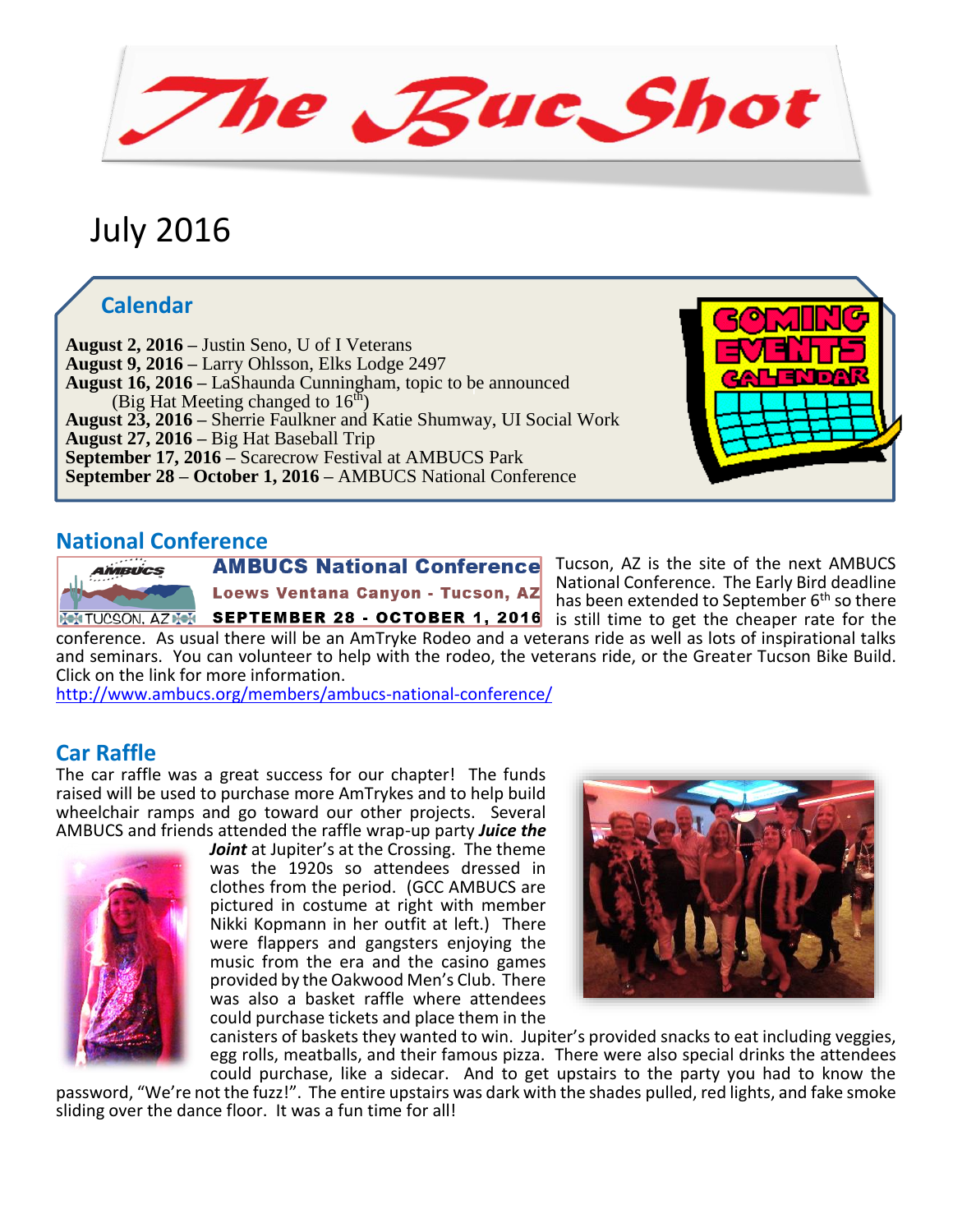The baskets were drawn about 8:45pm with the big car drawing at 9:00pm. They used the GCC AMBUCS' raffle cage to hold all the tickets and when the winner was drawn, it was our own Bob Lacey's name on the ticket! He and wife Pat were at another fundraiser held on the same night but when reached by members of our chapter he and Pat came over to receive the keys. They have several options as to what will happen to the car but we know it will be put to good use. Congratulations, Bob!

Thanks to our sponsors, the Women's Business Council, Don's 24Hr Towing, Bill Smith Auto, and Service King. And a special thank you to GCC AMBUCS member Don Dunlap for getting us involved with this project. Thanks to all who sold tickets and bought tickets and if you didn't buy a ticket you could purchase a non-winning ticket for \$5 from any member. (Ha Ha)

It was a fun project and we hope to have more opportunities like this in the future.

#### **Big Hat News**

#### **National Big Hat Fundraiser**

This year the National Big Hat club is raffling off a gun or \$2,500 in cash. Tickets are \$20 and can be purchased from GCC member Don Dunlap. Get one while you can!

#### **Big Hat Fun**

Don Dunlap has arranged a trip to a major league baseball game on August 27<sup>th</sup> in Chicago. The tickets are \$116 each and are in box seats along the 3<sup>rd</sup> base line. Don arranged for 20 tickets and at this writing there are 7 tickets left. The game is a night game and starts at 6:10pm. Attendees must arrange their own transportation. The game will end around 10pm. Contact Don to get one of the last few tickets! **Big Hat Meeting**

The Big Hat meeting for August will be the third Tuesday, August 16<sup>th</sup> instead of the second. Be sure to bring your big hats on that day!



#### **AmTryke Build**

An AmTryke bike build was held at the Griest Man Shed on July 13<sup>th</sup>. Nine AMBUCS including our newest member, Kyle Moe, came out and put together seven AmTrykes of various sizes. We had hoped that our chapter could have a big giveaway of the trikes at AMBUCS Park but that couldn't be worked out so Scott Price has delivered most of them himself. There were a couple of issues with two of the trikes but Scott has taken care of those and reordered a rear steer that was left off one of the orders. It was a fun evening and Kyle got a good introduction into what our chapter does. Thanks to all who came out and helped with the build!

#### **Extreme Flying Event Donation**

Our own Larry Windingland has another hobby besides AMBUCS; he likes to fly radio-controlled airplanes. He is a member of the local flying club and they have an event at least once per year at the reclaimed landfill off route 150 in Champaign. This year the club decided to donate some of the vendor fees to our AMBUCS chapter and it added up to \$200! We thank the flying club and Larry for thinking of us!

#### **Challenger League All-Star Game**

The season is over for the Challenger League kids but some of them got one more chance to play ball in the All-Star game. (The Challenger League is for children with disabilities.) It was held on the U of I ball field, Eichelberger Field on the campus of the Univ. of Illinois. WHMS Radio personality, Brian Barnhardt, introduced the players and gave the play-by-play. Local celebrity and business man, Big Mike, was the pitcher for the game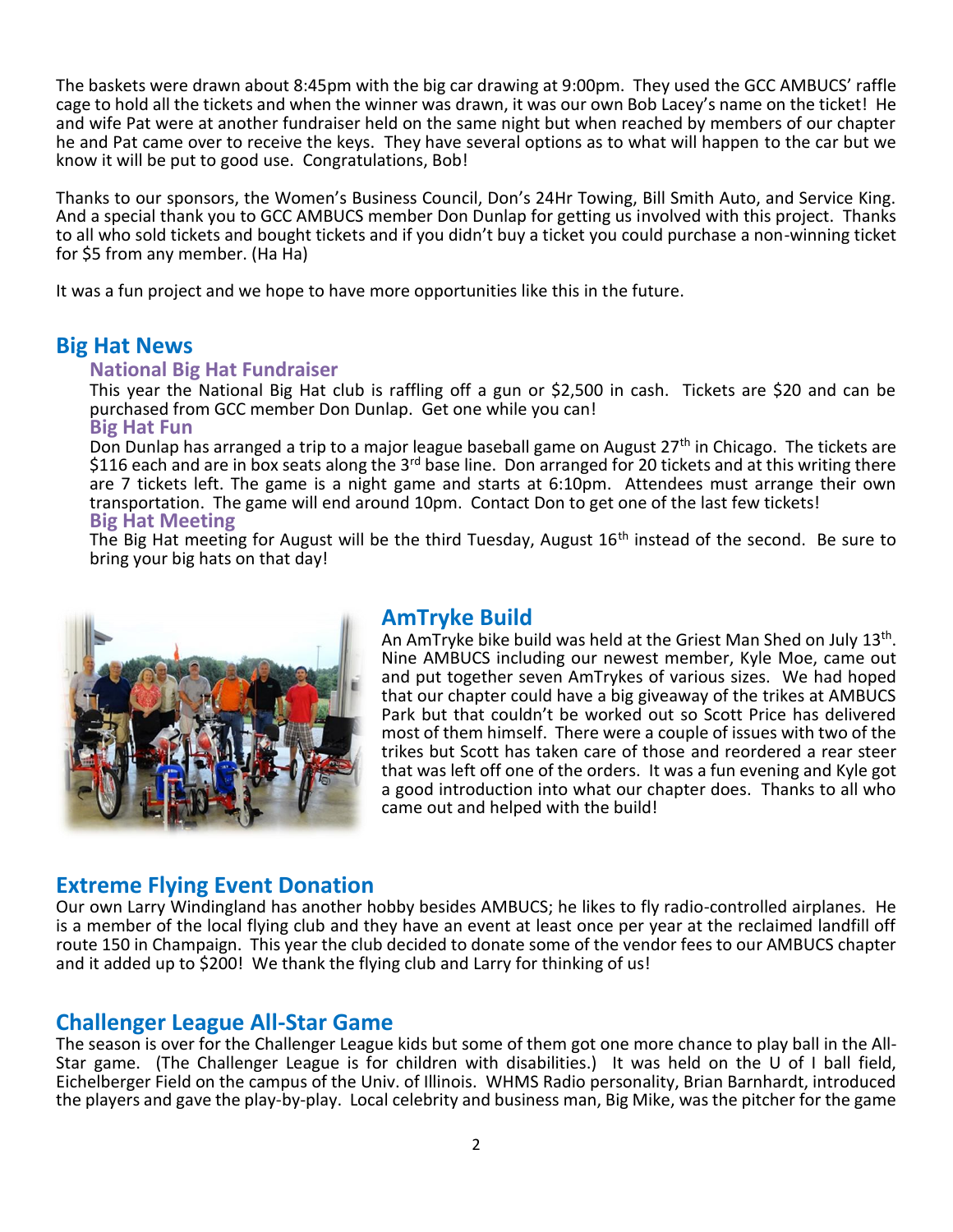and the catcher was pro baseball player, Derrick Fletcher. The weather was warm but the rain went around the field with only a couple of sprinkles to settle the dust.



The object of each game is to let the kids play so there are no strikes and almost no foul balls. Once the player hits the ball the pitcher also throws extra balls into the infield so that everyone gets a chance to field a ball. They throw it back to the pitcher who has a player to help catch those balls as well. There are two innings in a game and each person on the team gets to bat each inning. The last batter is the clean-up hitter and once that player hits the ball all the runners come home. Each player has a buddy who helps them run around the bases and pushes the wheelchairs when needed. At the end of each of the two games pictures were taken of the players, coaches, and umpires. (At left with a photo bomb by Holly Stalcup.)

The kids had a great time; the helpers had a great time; and the spectators had a great time. Thanks to Cris Vowels, GCC AMBUCS member liaison with the league who attended all the games during the season. GCC AMBUCS is proud to be a sponsor of this great organization!

#### **Speakers: Terry and Sheila Walters, Organ Donation**

GCC Member **Kim VanEngelenburg,** opened the speaker portion of our July 19th meeting by telling us about her two liver transplants. She had her first transplant as a young girl when she had about 12 hours to live. She was told at that time, that the liver would only last about 5 years before her body would reject it. Transplant recipients are told minimal information about the donors but they can write letters to the donor's family if they choose. The transplant agency will send the letter on. The donor's family can choose to reject the letter, accept the letter but not answer it, or they can choose to get in contact with the recipient. Kim found out that her first transplant came from a young girl who died in a car accident and her second liver came from a woman in Canada who also died in a car accident. Organ donation is a gift of hope and a gift of life.



Kim then introduced Terry and Sheila Walters who told us about their son Caleb's last day. Their son was a very giving person who wanted to protect and serve by becoming a police officer. He had a cross tattooed on his back because of his strong faith in God. His last day started off normal enough but he was hit by a semi truck while he rode his motorcycle to work. They used the tattoo as part of the means to identify him. Terry and Sheila tried to donate Caleb's organs because that was his wish but were initially told it was not possible. They later found out that his corneas were donated. Through the eye bank, they contacted the recipients and ended up meeting the person and several of her relatives. This brought home how many lives were touched

by Caleb's donation. The Walters encourage everyone to be an organ donor and to let their relatives know of their wishes immediately so that the organs can be used. Gift of Hope; Gift of Life.

#### **Speaker: Holly Stalcup, U of I Athletic Dept.**

Our guest speaker on July 26<sup>th</sup> was Holly Stalcup of the Univ. of Illinois Athletic Dept. She, and her crew, are the behind-the-scenes people for each sporting event on campus. She started her current job in 2003 when the Chicago Bears came to town to use Memorial Stadium for a few games while their stadium in Chicago was being renovated. There were a million issues with hosting a professional football team and Holly had to deal with all of them. On Illini football game days Holly and her staff must arrive for work at 4:30am no matter what the scheduled game time. This makes for a really long day for them when the game is in the evening. Holly has the enviable position of sitting at the scorer's table during basketball games. Unfortunately, she is so busy coordinating all the details of the event, with